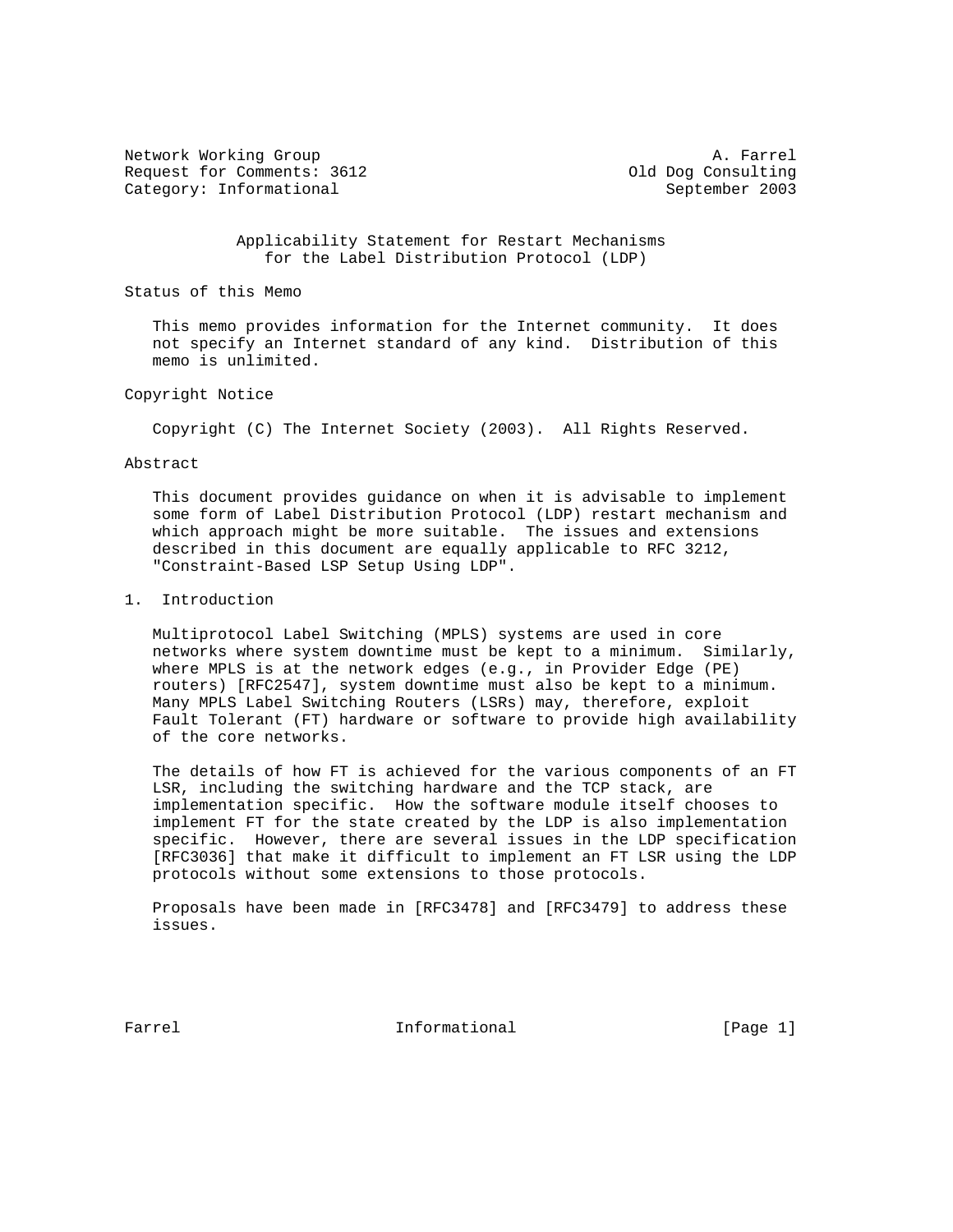2. Requirements of an LDP FT System

 Many MPLS LSRs may exploit FT hardware or software to provide high availability (HA) of core networks. In order to provide HA, an MPLS system needs to be able to survive a variety of faults with minimal disruption to the Data Plane, including the following fault types:

- failure/hot-swap of the switching fabric in an LSR,
- failure/hot-swap of a physical connection between LSRs,
- failure of the TCP or LDP stack in an LSR,
- software upgrade to the TCP or LDP stacks in an LSR.

 The first two examples of faults listed above may be confined to the Data Plane. Such faults can be handled by providing redundancy in the Data Plane which is transparent to LDP operating in the Control Plane. However, the failure of the switching fabric or a physical link may have repercussions in the Control Plane since signaling may be disrupted.

 The third example may be caused by a variety of events including processor or other hardware failure, and software failure.

 Any of the last three examples may impact the Control Plane and will require action in the Control Plane to recover. Such action should be designed to avoid disrupting traffic in the Data Plane. Since many recent router architectures can separate the Control and Data Planes, it is possible that forwarding can continue unaffected by recovery action in the Control Plane.

 In other scenarios, the Data and Control Planes may be impacted by a fault, but the needs of HA require the coordinated recovery of the Data and Control Planes to a state that existed before the fault.

 The provision of protection paths for MPLS LSP and the protection of links, IP routes or tunnels through the use of protection LSPs is outside the scope of this document. See [RFC3469] for further information.

3. General Considerations

 In order for the Data and Control Plane states to be successfully recovered after a fault, procedures are required to ensure that the state held on a pair of LDP peers (at least one of which was affected

Farrel **Informational Informational** [Page 2]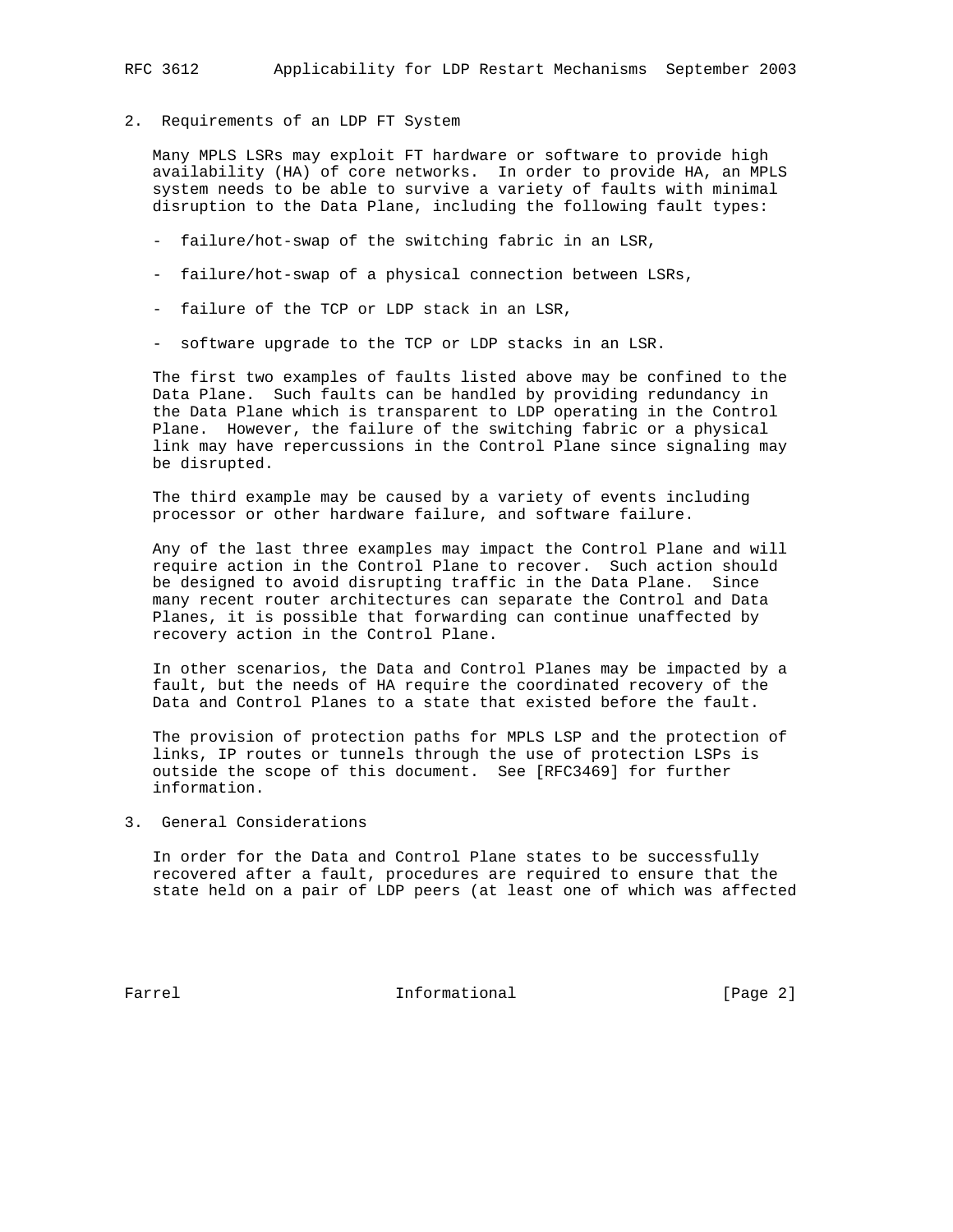directly by the fault) are synchronized. Such procedures must be implemented in the Control Plane software modules on the peers using Control Plane protocols.

 The required actions may operate fully after the failure (reactive recovery) or may contain elements that operate before the fault in order to minimize the actions taken after the fault (proactive recovery). It is rare to implement actions that operate solely in advance of the failure and do not require any further processing after the failure (preventive recovery) - this is because of the dynamic nature of signaling protocols and the unpredictability of fault timing.

 Reactive recovery actions may include full re-signaling of state and re-synchronization of state between peers and synchronization based on checkpointing.

 Proactive recovery actions may include hand-shaking state transitions and checkpointing.

4. Specific Issues with the LDP Protocol

 LDP uses TCP to provide reliable connections between LSRs to exchange protocol messages to distribute labels and to set up LSPs. A pair of LSRs that have such a connection are referred to as LDP peers.

 TCP enables LDP to assume reliable transfer of protocol messages. This means that some of the messages do not need to be acknowledged (e.g., Label Release).

 LDP is defined such that if the TCP connection fails, the LSR should immediately tear down the LSPs associated with the session between the LDP peers, and release any labels and resources assigned to those LSPs.

 It is notoriously difficult to provide a Fault Tolerant implementation of TCP. To do so might involve making copies of all data sent and received. This is an issue familiar to implementers of other TCP applications, such as BGP.

 During failover affecting the TCP or LDP stacks, therefore, the TCP connection may be lost. Recovery from this position is made worse by the fact that LDP control messages may have been lost during the connection failure. Since these messages are unconfirmed, it is possible that LSP or label state information will be lost.

Farrel **Informational Informational** [Page 3]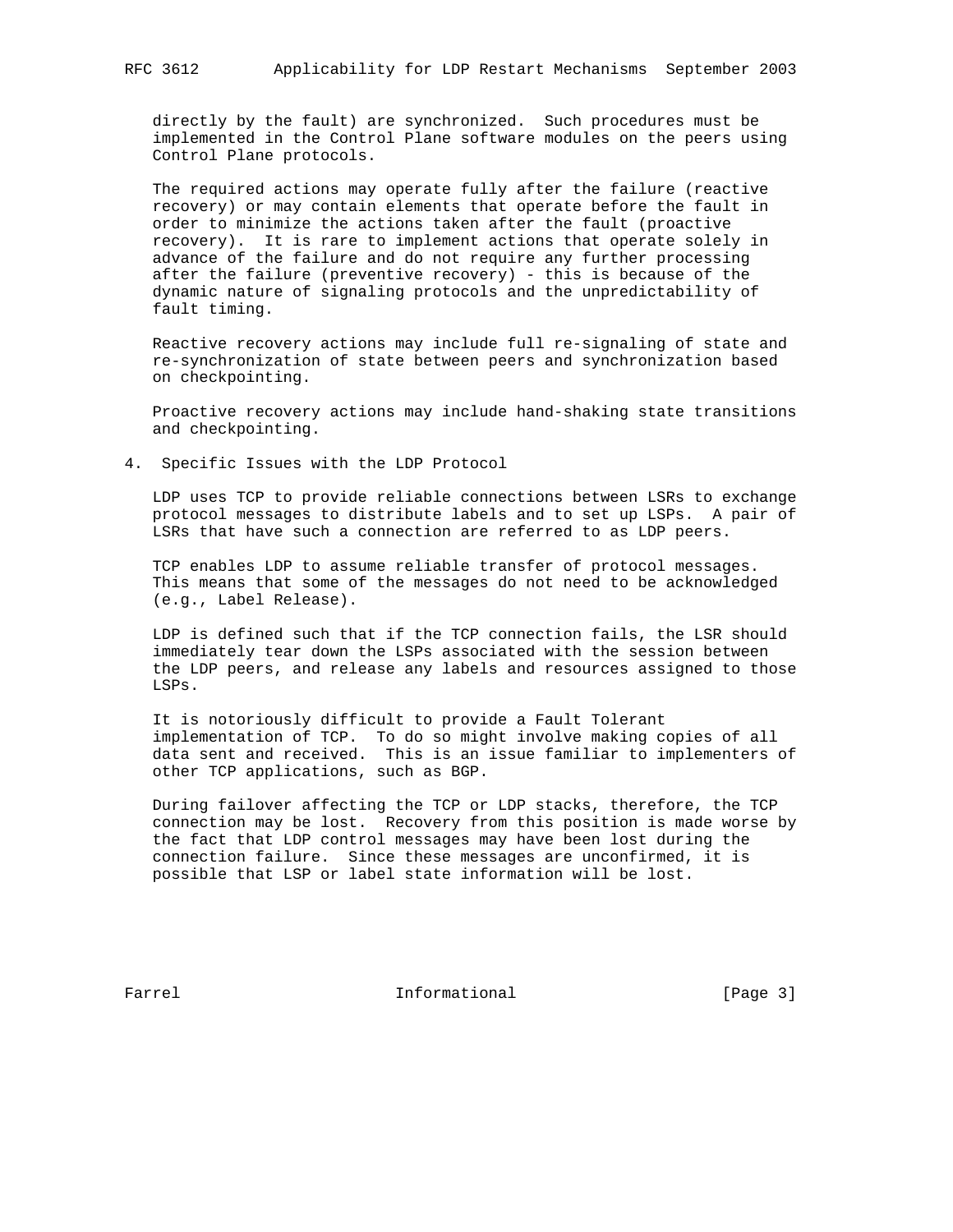At the very least, the solution to this problem must include a change to the basic requirements of LDP so that the failure of an LDP session does not require that associated LDP or forwarding state be torn down.

 Any changes made to LDP in support of recovery processing must meet the following requirements:

- offer backward-compatibility with LSRs that do not implement the extensions to LDP,
- preserve existing protocol rules described in [RFC3036] for handling unexpected duplicate messages and for processing unexpected messages referring to unknown LSPs/labels.

 Ideally, any solution applicable to LDP should be equally applicable to CR-LDP.

5. Summary of the Features of LDP FT

 LDP Fault Tolerance extensions are described in [RFC3479]. This approach involves:

- negotiation between LDP peers of the intent to support extensions to LDP that facilitate recovery from failover without loss of LSPs,
- selection of FT survival on a per LSP/label basis or for all labels on a session,
- sequence numbering of LDP messages to facilitate acknowledgement and checkpointing,
- acknowledgement of LDP messages to ensure that a full handshake is performed on those messages either frequently (such as per message) or less frequently as in checkpointing,
- solicitation of up-to-date acknowledgement (checkpointing) of previous LDP messages to ensure the current state is secured, with an additional option that allows an LDP partner to request that state is flushed in both directions if graceful shutdown is required,
- a timer to control how long LDP and forwarding state should be retained after the LDP session failure, but before being discarded if LDP communications are not re-established,

Farrel **Informational Informational** [Page 4]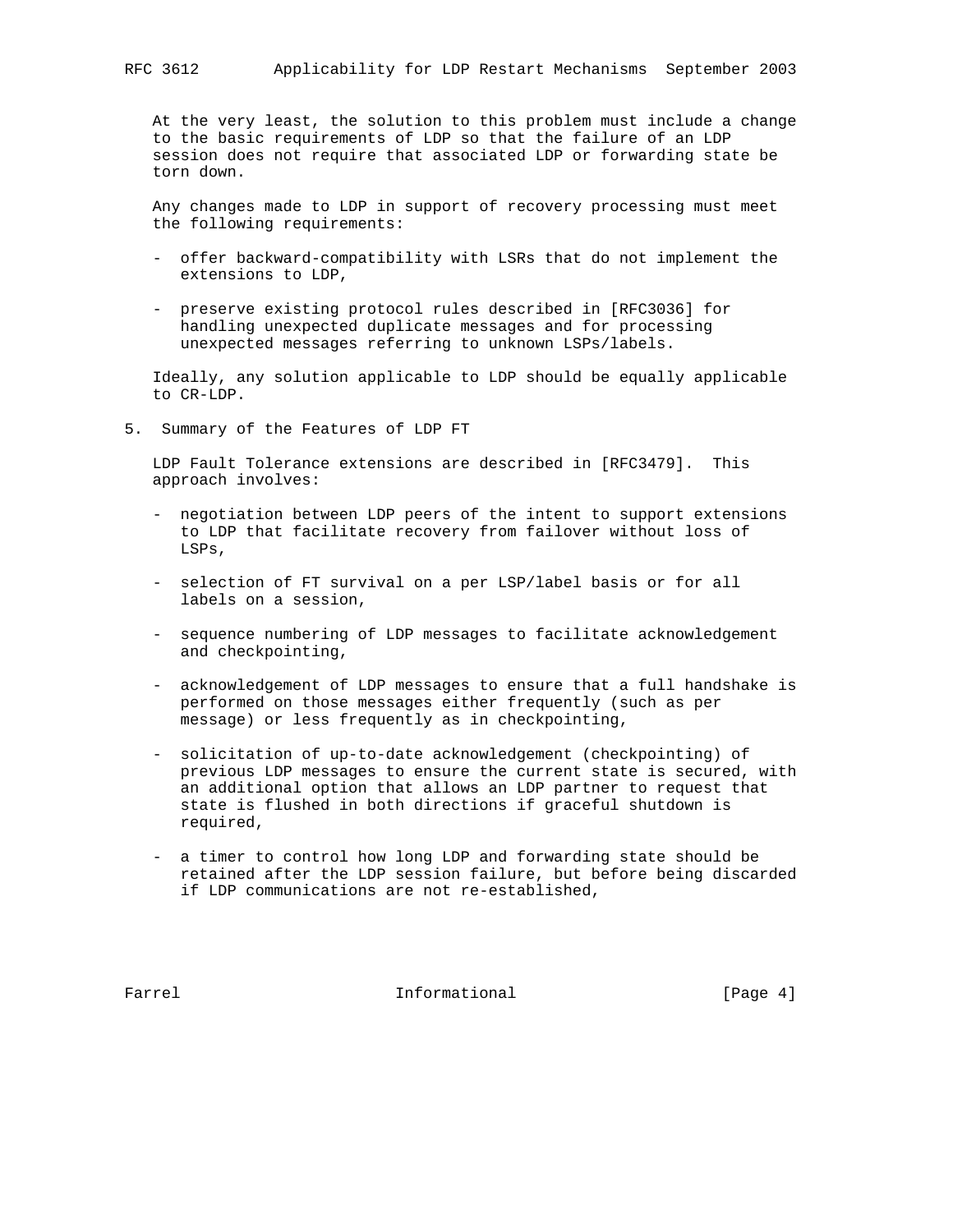- exchange of checkpointing information on LDP session recovery to establish what state has been retained by recovering LDP peers,
- re-issuing lost messages after failover to ensure that LSP/label state is correctly recovered after reconnection of the LDP session.

 The FT procedures in [RFC3479] concentrate on the preservation of label state for labels exchanged between a pair of adjacent LSRs when the TCP connection between those LSRs is lost. There is no intention within these procedures to support end-to-end protection for LSPs.

6. Summary of the Features of LDP Graceful Restart

 LDP graceful restart extensions are defined in [RFC3478]. This approach involves:

- negotiation between LDP peers of the intent to support extensions to LDP that facilitate recovery from failover without loss of LSPs,
- a mechanism whereby an LSR that restarts can relearn LDP state by resynchronization with its peers,
- use of the same mechanism to allow LSRs recovering from an LDP session failure to resynchronize LDP state with their peers provided that at least one of the LSRs has retained state across the failure or has itself resynchronized state with its peers,
- a timer to control how long LDP and forwarding state should be retained after the LDP session failure, but before being discarded if LDP communications are not re-established,
- a timer to control the length of the resynchronization period between adjacent peers should be completed.

 The procedures in [RFC3478] are applicable to all LSRs, both those with the ability to preserve forwarding state during LDP restart and those without. LSRs that can not preserve their MPLS forwarding state across the LDP restart would impact MPLS traffic during restart. However, by implementing a subset of the mechanisms in [RFC3478] they can minimize the impact if their neighbor(s) are capable of preserving their forwarding state across the restart of their LDP sessions or control planes by implementing the mechanism in [RFC3478].

Farrel **Informational Informational** [Page 5]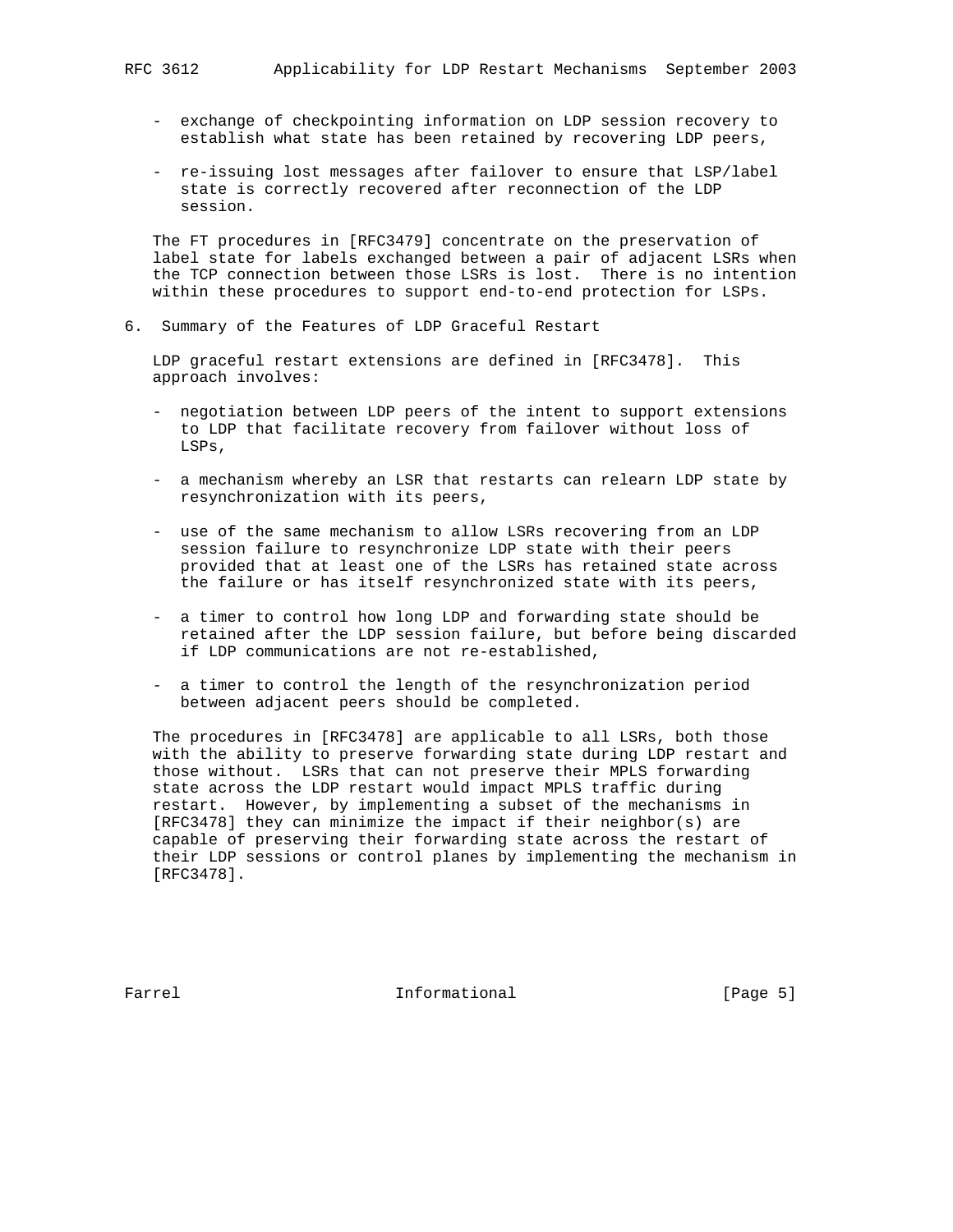## 7. Applicability Considerations

 This section considers the applicability of fault tolerance schemes within LDP networks and considers issues that might lead to the choice of one method or another. Many of the points raised below should be viewed as implementation issues rather than specific drawbacks of either solution.

## 7.1. General Applicability

 The procedures described in [RFC3478] and [RFC3479] are intended to cover two distinct scenarios. In Session Failure, the LDP peers at the ends of a session remain active, but the session fails and is restarted. Note that session failure does not imply failure of the data channel even when using an in-band control channel. In Node Failure, the session fails because one of the peers has been restarted (or at least, the LDP component of the node has been restarted). These two scenarios have different implications for the ease of retention of LDP state within an individual LSR, and are described in sections below.

 These techniques are only applicable in LDP networks where at least one LSR has the capability to retain LDP signaling state and the associated forwarding state across LDP session failure and recovery. In [RFC3478], the LSRs retaining state do not need to be adjacent to the failed LSR or session.

 If traffic is not to be impacted, both LSRs at the ends of an LDP session must at least preserve forwarding state. Preserving LDP state is not a requirement to preserve traffic.

 [RFC3479] requires that the LSRs at both ends of the session implement the procedures that it describes. Thus, either traffic is preserved and recovery resynchronizes state, or no traffic is preserved and the LSP fails.

 Further, to use the procedures of [RFC3479] to recover state on a session, both LSRs must have a mechanism for maintaining some session state and a way of auditing the forwarding state and the resynhcronized control state.

 [RFC3478] is scoped to support preservation of traffic if both LSRs implement the procedures that it describes. Additionally, it functions if only one LSR on the failed session supports retention of forwarding state, and implements the mechanisms in the document. In this case, traffic will be impacted by the session failure, but the forwarding state will be recovered on session recovery. Further, in the event of simultaneous failures, [RFC3478] is capable of

Farrel **Informational Informational** [Page 6]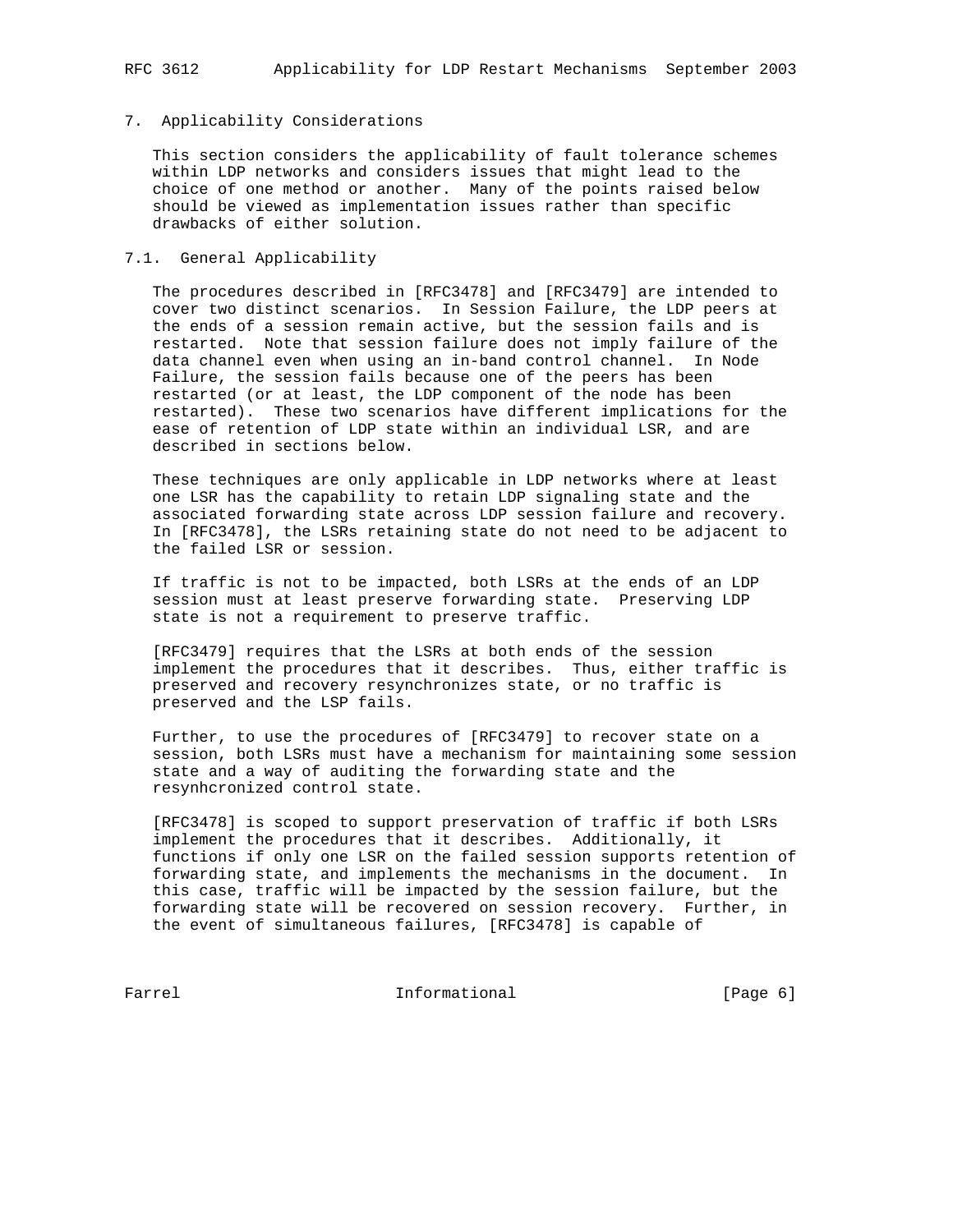relearning and redistributing state across multiple LSRs by combining its mechanisms with the usual LDP message exchanges of [RFC3036].

# 7.2. Session Failure

 In Session Failure, an LDP session between two peers fails and is restarted. There is no restart of the LSRs at either end of the session and LDP continues to function on those nodes.

 In these cases, it is simple for LDP implementations to retain the LDP state associated with the failed session and to associate the state with the new session when it is established. Housekeeping may be applied to determine that the failed session is not returning and to release the old LDP state. Both [RFC3478] and [RFC3479] handle this case.

 Applicability of [RFC3478] and [RFC3479] to the Session Failure scenario should be considered with respect to the availability of the data plane.

 In some cases the failure of the LDP session may be independent of any failure of the physical (or virtual) link(s) between adjacent peers; for example, it might represent a failure of the TCP/IP stack. In these cases, the data plane is not impacted and both [RFC3478] and [RFC3479] are applicable to preserve or restore LDP state.

 LDP signaling may also operate out of band; that is, it may use different links from the data plane. In this case, a failure of the LDP session may be a result of a failure of the control channel, but there is no implied failure of the data plane. For this scenario [RFC3478] and [RFC3479] are both applicable to preserve or restore LDP state.

 In the case where the failure of the LDP session also implies the failure of the data plane, it may be an implementation decision whether LDP peers retain forwarding state, and for how long. In such situations, if forwarding state is retained, and if the LDP session is re-established, both [RFC3478] and [RFC3479] are applicable to preserve or restore LDP state.

 When the data plane has been disrupted an objective of a recovery implementation might be to restore data traffic as quickly as possible.

Farrel **Informational Informational** [Page 7]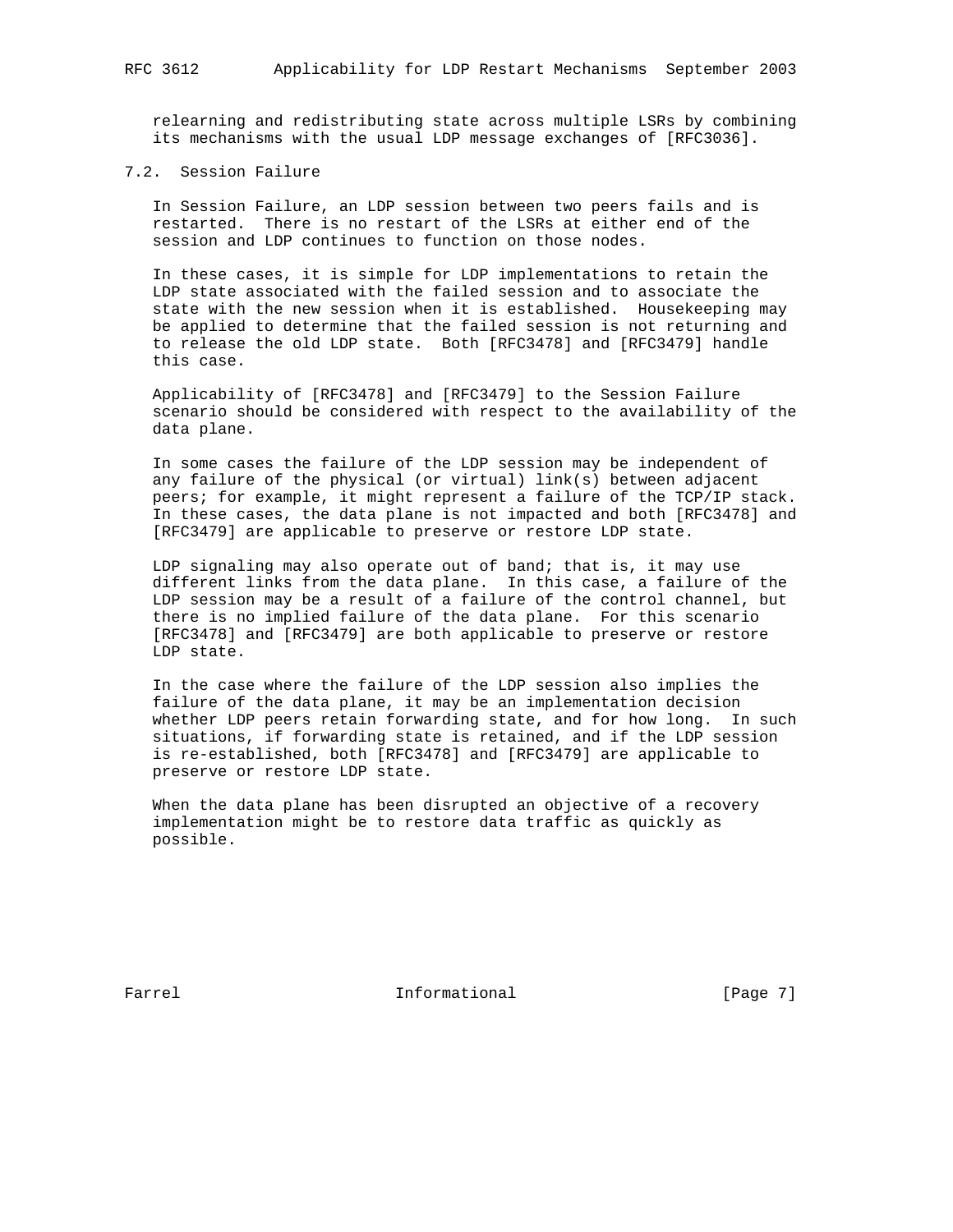## 7.3. Controlled Session Failure

 In some circumstances, the LSRs may know in advance that an LDP session is going fail (e.g., perhaps a link is going to be taken out of service).

 [RFC3036] includes provision for controlled shutdown of a session. [RFC3478] and [RFC3479] allow resynchronization of LDP state upon re-establishment of the session.

 [RFC3479] offers the facility to both checkpoint all LDP states before the shut-down, and to quiesce the session so that no new state changes are attempted between the checkpoint and the shut-down. This means that on recovery, resynchronization is simple and fast.

 [RFC3478] resynchronizes all state on recovery regardless of the nature of the shut-down.

## 7.4. Node Failure

 Node Failure describes events where a whole node is restarted or where the component responsible for LDP signaling is restarted. Such an event will be perceived by the LSR's peers as session failure, but the restarting node sees the restart as full re-initialization.

 The basic requirement is that the forwarding state is retained, otherwise the data plane will necessarily be interrupted. If forwarding state is not retained, it may be relearned from the saved control state in [RFC3479]. [RFC3478] does not utilize or expect a saved control state. If a node restarts without preserved forwarding state it informs its neighbors, which immediately delete all label- FEC bindings previously received from the restarted node.

 The ways to retain a forwarding and control state are numerous and implementation specific. It is not the purpose of this document to espouse one mechanism or another, nor even to suggest how this might be done. If state has been preserved across the restart, synchronization with peers can be carried out as though recovering from Session Failure as in the previous section. Both [RFC3478] and [RFC3479] support this case.

 How much control state is retained is largely an implementation choice, but [RFC3479] requires that at least small amount of per session control state be retained. [RFC3478] does not require or expect control state to be retained.

 It is also possible that the restarting LSR has not preserved any state. In this case, [RFC3479] is of no help. [RFC3478] however,

Farrel **Informational Informational** [Page 8]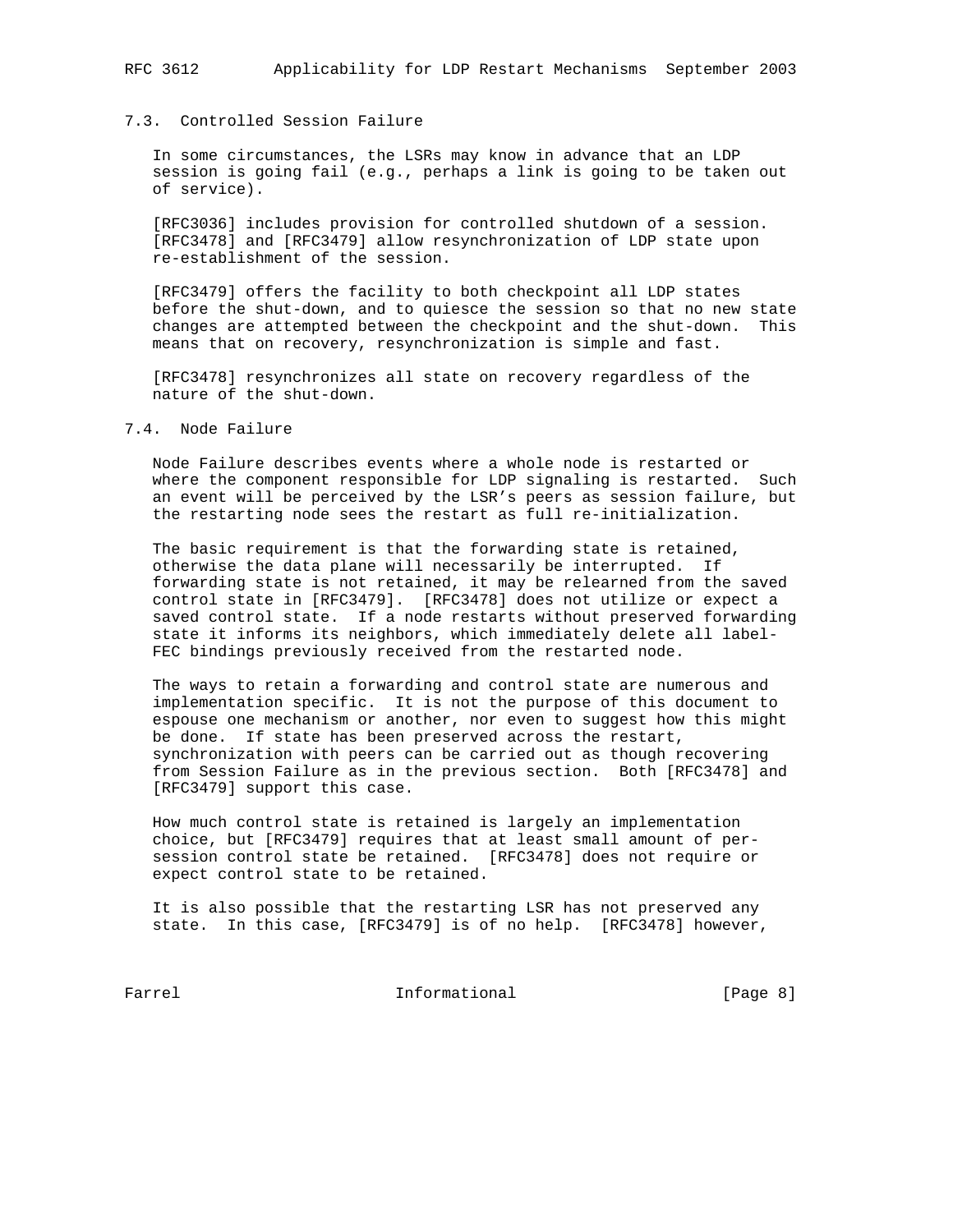allows the restarting LSR to relearn state from each adjacent peer through the processes for resynchronizing after Session Failure. Further, in the event of simultaneous failure of multiple adjacent nodes, the nodes at the edge of the failure zone can recover state from their active neighbors and distribute it to the other recovering LSRs without any failed LSR having to have saved state.

## 7.5. Controlled Node Failure

 In some cases (hardware repair, software upgrade, etc.), node failure may be predictable. In these cases all sessions with peers may be shutdown and existing state retention may be enhanced by special actions.

 [RFC3479] checkpointing and quiesce may be applied to all sessions so that state is up-to-date.

 As above, [RFC3478] does not require that state is retained by the restarting node, but can utilize it if it is.

#### 7.6. Speed of Recovery

Speed of recovery is impacted by the amount of signaling required.

 If forwarding state is preserved on both LSRs on the failed session, then the recovery time is constrained by the time to resynchronize the state between the two LSRs.

 [RFC3479] may resynchronize very quickly. In a stable network, this resolves to a handshake of a checkpoint. At the most, resynchronization involves this handshake plus an exchange of messages to handle state changes since the checkpoint was taken. Implementations that support only the periodic checkpointing subset of [RFC3479] are more likely to have additional state to resynchronize.

 [RFC3478] must resynchronize state for all label mappings that have been retained. At the same time, resources that have been retained by a restarting upstream LSR but are not actually required, because they have been released by the downstream LSR (perhaps because it was in the process of releasing the state), they must be held for the full resynchronization time to ensure that they are not needed.

 The impact of recovery time will vary according to the use of the network. Both [RFC3478] and [RFC3479] allow advertisement of new labels while resynchronization is in progress. Issues to consider are re-availability of falsely retained resources and conflict between retained label mappings and newly advertised ones. This may

Farrel **Informational Informational** [Page 9]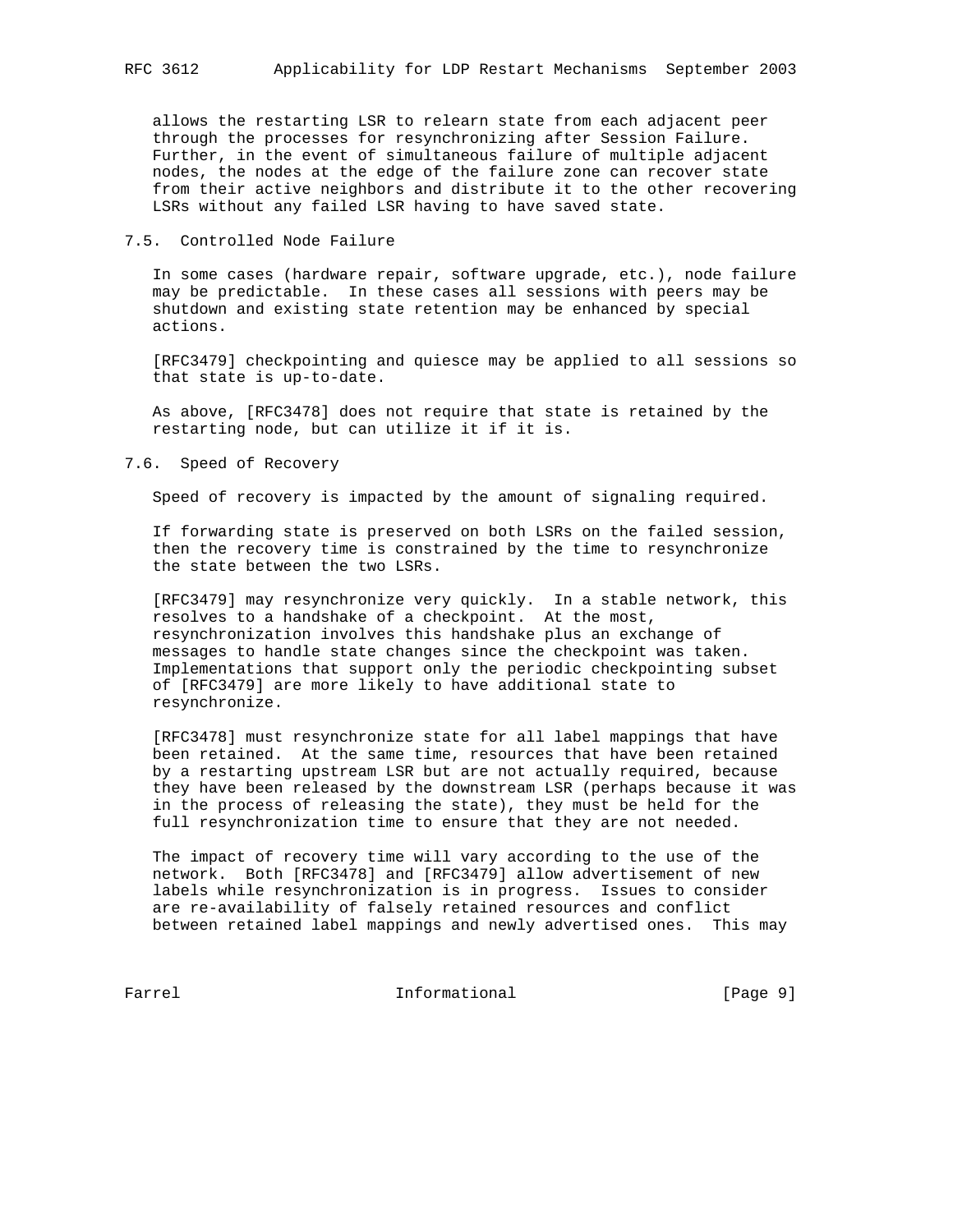cause incorrect forwarding of data (since labels are advertised from downstream), an LSR upstream of a failure may continue to forward data for one FEC on an old label while the recovering downstream LSR might re-assign that label to another FEC and advertise it. For this reason, restarting LSRs may choose to not advertise new labels until resynchronization with their peers has completed, or may decide to use special techniques to cover the short period of overlap between resynchronization and new LSP setup.

## 7.7. Scalability

 Scalability is largely the same issue as speed of recovery and is governed by the number of LSPs managed through the failed session(s).

 Note that there are limits to how small the resynchronization time in [RFC3478] may be made given the capabilities of the LSRs, the throughput on the link between them, and the number of labels that must be resynchronized.

Impact on normal operation should also be considered.

 [RFC3479] requires acknowledgement of all messages. These acknowledgements may be deferred as for checkpointing described in section 4, or may be frequent. Although acknowledgements can be piggy-backed on other state messages, an option for frequent acknowledgement is to send a message solely for the purpose of acknowledging a state change message. Such an implementation would clearly be unwise in a busy network.

[RFC3478] has no impact on normal operations.

7.8. Rate of Change of LDP State

 Some networks do not show a high degree of change over time, such as those using targeted LDP sessions; others change the LDP forwarding state frequently, perhaps reacting to changes in routing information on LDP discovery sessions.

 Rate of change of LDP state exchanged over an LDP session depends on the application for which the LDP session is being used. LDP sessions used for exchanging <FEC, label> bindings for establishing hop by hop LSPs will typically exchange state reacting to IGP changes. Such exchanges could be frequent. On the other hand, LDP sessions established for exchanging MPLS Layer 2 VPN FECs will typically exhibit a smaller rate of state exchange.

Farrel **Informational Informational** [Page 10]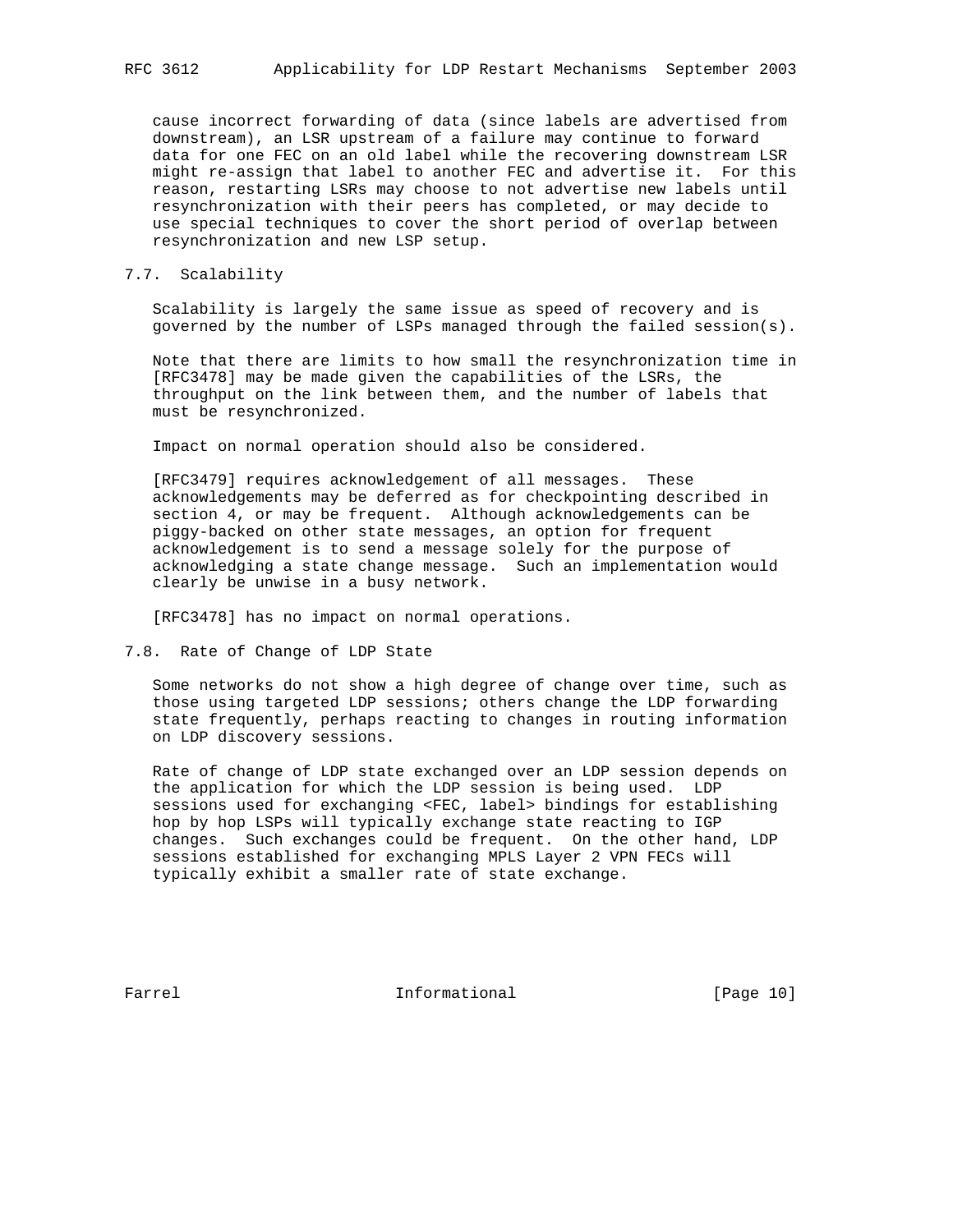In [RFC3479], two options exist. The first uses a frequent (up to per-message) acknowledgement system which is most likely to be applicable in a more dynamic system where it is desirable to preserve the maximum amount of state over a failure to reduce the level of resynchronization required and to speed the recovery time.

 The second option in [RFC3479] uses a less-frequent acknowledgement scheme known as checkpointing. This is particularly suitable to networks where changes are infrequent or bursty.

 [RFC3478] resynchronizes all state on recovery regardless of the rate of change of the network before the failure. This consideration is thus not relevant to the choice of [RFC3478].

7.9. Label Distribution Modes

 Both [RFC3478] and [RFC3479] are suitable for use with Downstream Unsolicited label distribution.

 [RFC3478] describes Downstream-On-Demand as an area for future study and is therefore not applicable for a network in which this label distribution mode is used. It is possible that future examination of this issue will reveal that once a label has been distributed in either distribution mode, it can be redistributed by [RFC3478] upon session recovery.

 [RFC3479] is suitable for use in a network that uses Downstream-On- Demand label distribution.

 In theory, and according to [RFC3036], even in networks configured to utilize Downstream Unsolicited label distribution, there may be occasions when the use of Downstream-On-Deman distribution is desirable. The use of the Label Request message is not prohibited in a Downstream Unsolicited label distribution LDP network.

 Opinion varies as to whether there is a practical requirement for the use of the Label Request message in a Downstream Unsolicited label distribution LDP network. Current deployment experience suggests that there is no requirement.

7.10. Implementation Complexity

 Implementation complexity has consequences for the implementer and also for the deployer since complex software is more error prone and harder to manage.

Farrel **Informational Informational** [Page 11]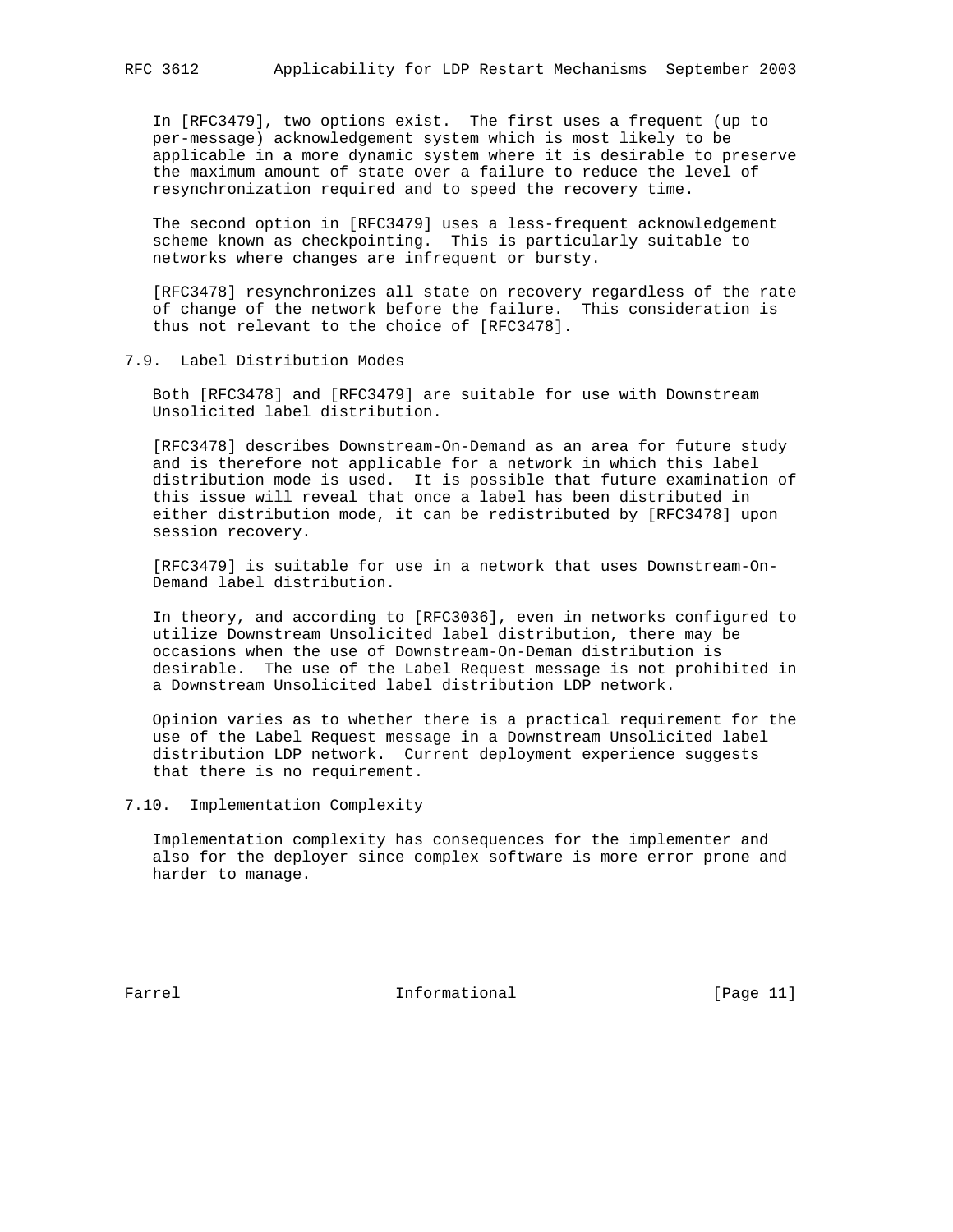[RFC3479] is a more complex solution than [RFC3478]. In particular, [RFC3478] does not require any modification to the normal signaling and processing of LDP state changing messages.

 [RFC3479] implementations may be simplified by implementing only the checkpointing subset of the functionality.

## 7.11. Implementation Robustness

 In addition to the implication for robustness associated with complexity of the solutions, consideration should be given to the effects of state preservation on robustness.

 If state has become incorrect for whatever reason, then state preservation may retain incorrect state. In extreme cases, it may be that the incorrect state is the cause of the failure in which case preserving that state would be inappropriate.

 When state is preserved, the precise amount that is retained is an implementation issue. The basic requirement is that forwarding state is retained (to preserve the data path) and that that state can be accessed by the LDP software component.

 In both solutions, if the forwarding state is incorrect and is retained, it will continue to be incorrect. Both solutions have a mechanism to housekeep and free the unwanted state after resynchronization is complete. [RFC3478] may be better at eradicating incorrect forwarding state, because it replays all message exchanges that caused the state to be populated.

 In [RFC3478], no more data than the forwarding state needs to have been saved by the recovering node. All LDP state may be relearned by message exchanges with peers. Whether those exchanges may cause the same incorrect state to arise on the recovering node is an obvious concern.

 In [RFC3479], the forwarding state must be supplemented by a small amount of state specific to the protocol extensions. LDP state may be retained directly or reconstructed from the forwarding state. The same issues apply when reconstructing state but are mitigated by the fact that this is likely a different code path. Errors in the retained state specific to the protocol extensions will persist.

7.12. Interoperability and Backward Compatibility

 It is important that new additions to LDP interoperate with existing implementations at least in provision of the existing levels of function.

Farrel **Informational Informational** [Page 12]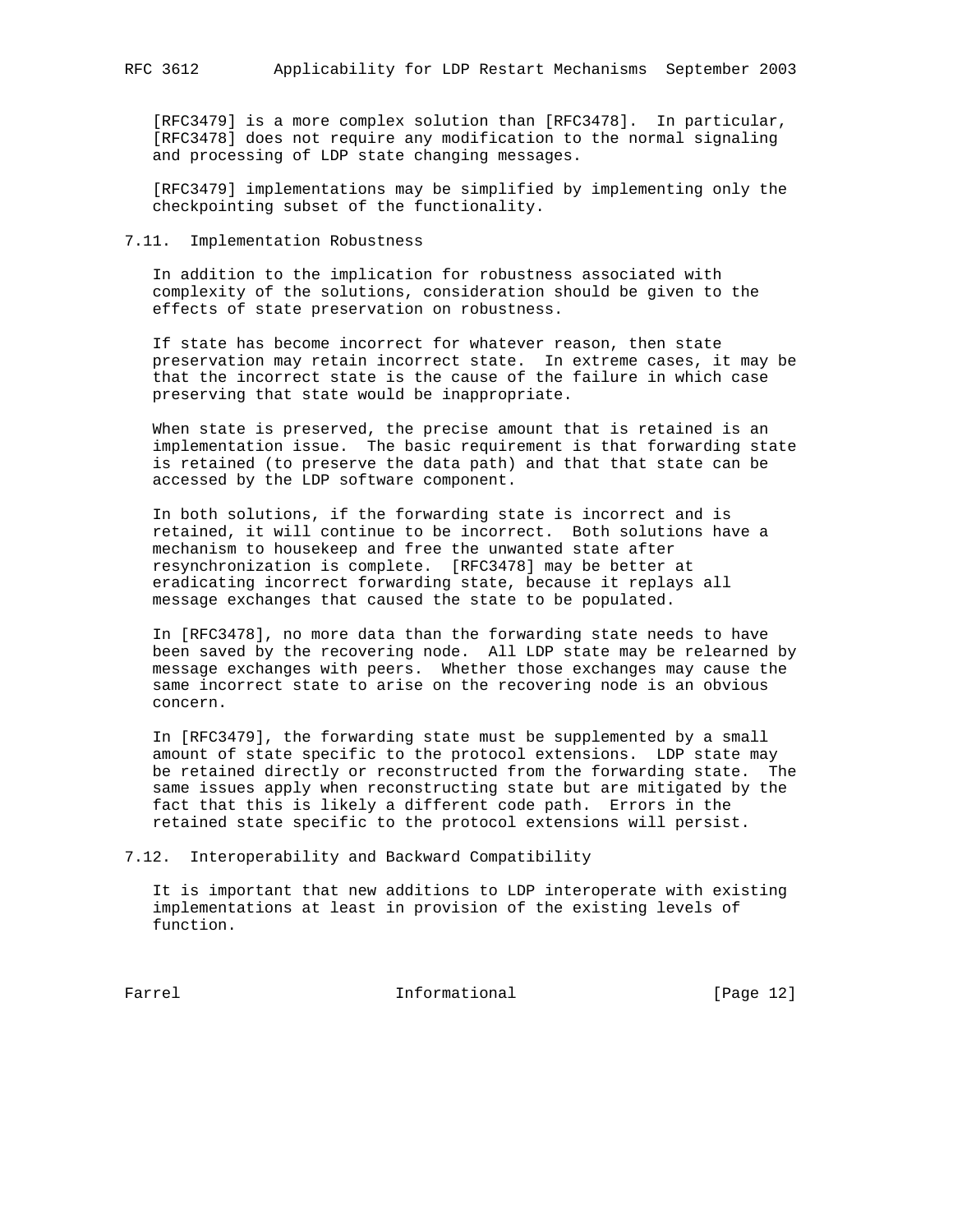Both [RFC3478] and [RFC3479] do this through rules for handling the absence of the FT optional negotiation object during session initialization.

 Additionally, [RFC3478] is able to perform limited recovery (i.e., redistribution of state) even when only one of the participating LSRs supports the procedures. This may offer considerable advantages in interoperation with legacy implementations.

## 7.13. Interaction With Other Label Distribution Mechanisms

 Many LDP LSRs also run other label distribution mechanisms. These include management interfaces for configuration of static label mappings, other distinct instances of LDP, and other label distribution protocols. The last example includes traffic engineering label distribution protocol that are used to construct tunnels through which LDP LSPs are established.

 As with re-use of individual labels by LDP within a restarting LDP system, care must be taken to prevent labels that need to be retained by a restarting LDP session or protocol component from being used by another label distribution mechanism. This might compromise data security, amongst other things.

 It is a matter for implementations to avoid this issue through the use of techniques, such as a common label management component or segmented label spaces.

7.14. Applicability to CR-LDP

 CR-LDP [RFC3212] utilizes Downstream-On-Demand label distribution. [RFC3478] describes Downstream-On-Demand as an area for future study and is therefore not applicable for CR-LDP. [RFC3479] is suitable for use in a network entirely based on CR-LDP or in one that is mixed between LDP and CR-LDP.

8. Security Considerations

 This document is informational and introduces no new security concerns.

 The security considerations pertaining to the original LDP protocol [RFC3036] remain relevant.

 [RFC3478] introduces the possibility of additional denial-of- service attacks. All of these attacks may be countered by use of an authentication scheme between LDP peers, such as the MD5-based scheme outlined in [LDP].

Farrel **Informational Informational** [Page 13]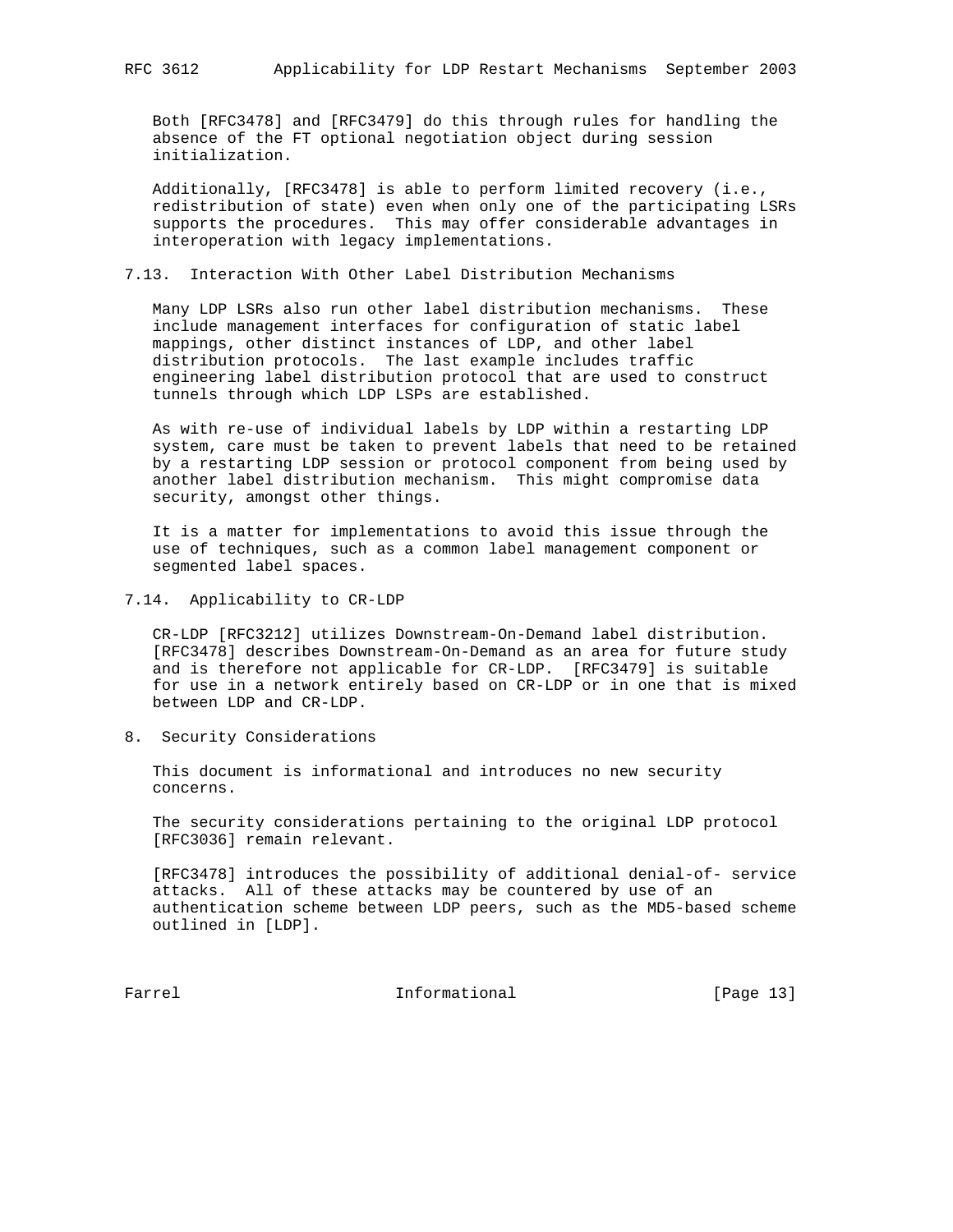In MPLS, a data mis-delivery security issue can arise if an LSR continues to use labels after expiration of the session that first caused them to be used. Both [RFC3478] and [RFC3479] are open to this issue.

9. Intellectual Property Statement

 The IETF takes no position regarding the validity or scope of any intellectual property or other rights that might be claimed to pertain to the implementation or use of the technology described in this document or the extent to which any license under such rights might or might not be available; neither does it represent that it has made any effort to identify any such rights. Information on the IETF's procedures with respect to rights in standards-track and standards-related documentation can be found in BCP-11. Copies of claims of rights made available for publication and any assurances of licenses to be made available, or the result of an attempt made to obtain a general license or permission for the use of such proprietary rights by implementors or users of this specification can be obtained from the IETF Secretariat.

 The IETF invites any interested party to bring to its attention any copyrights, patents or patent applications, or other proprietary rights which may cover technology that may be required to practice this standard. Please address the information to the IETF Executive Director.

- 10. References
- 10.1. Normative References
	- [RFC2026] Bradner, S., "The Internet Standards Process -- Revision 3", BCP 9, RFC 2026, October 1996.
	- [RFC2119] Bradner, S., "Key words for use in RFCs to Indicate Requirement Levels", BCP 14, RFC 2119, March 1997.
	- [RFC3036] Andersson, L., Doolan, P., Feldman, N., Fredette, A. and B. Thomas, "LDP Specification", RFC 3036, January 2001.
	- [RFC3478] Leelanivas, M., Rekhter, Y. and R. Aggarwal, "Graceful Restart Mechanism for LDP", RFC 3478, February 2003.
	- [RFC3479] Farrel, A., Editor, "Fault Tolerance for the Label Distribution Protocol (LDP)", RFC 3479, February 2003.

Farrel **Informational Informational** [Page 14]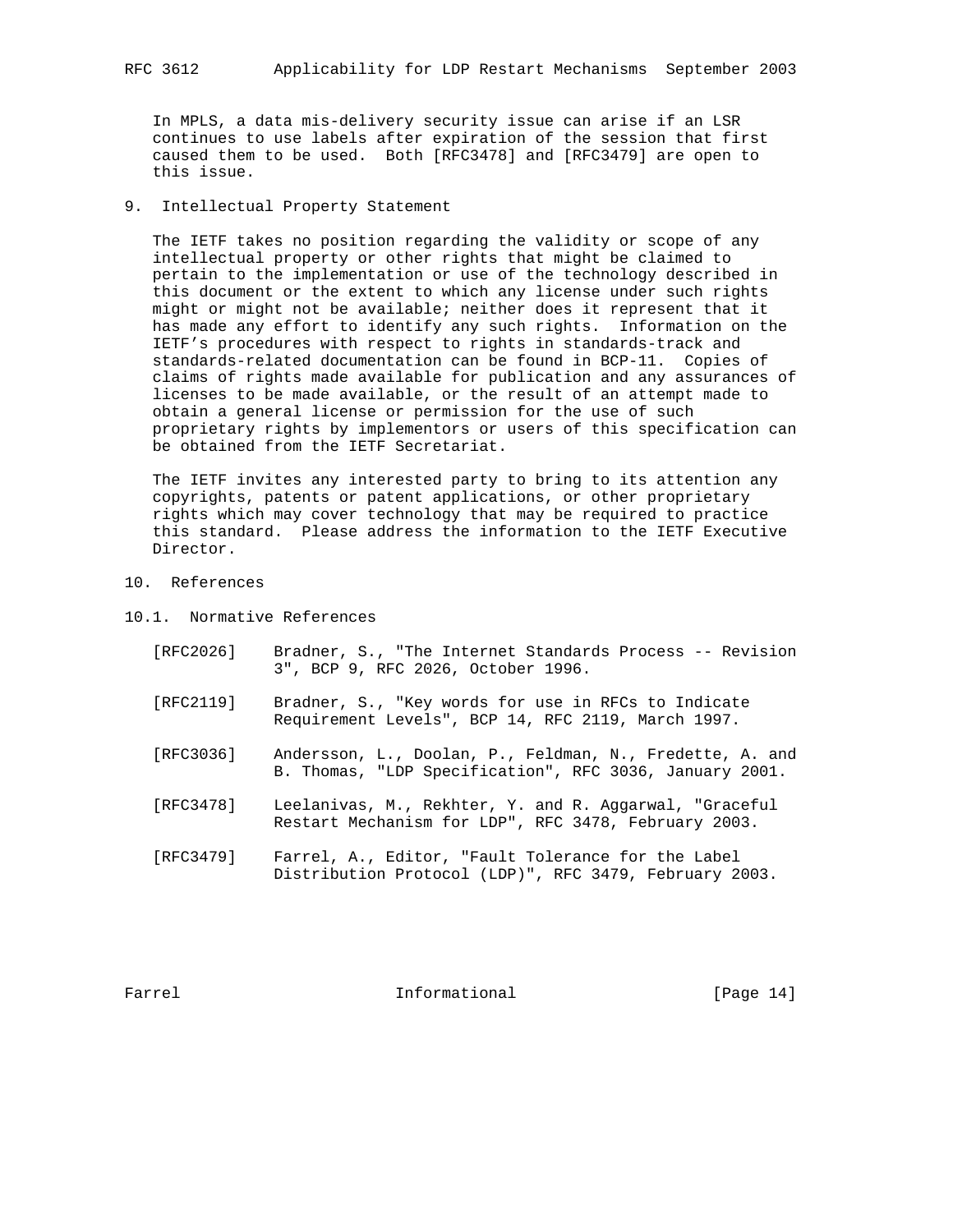- 10.2. Informative References
	- [RFC2547] Rosen, E. and Y. Rekhter, "BGP/MPLS VPNs", RFC 2547, March 1999.
	- [RFC3212] Jamoussi, B., Editor, Andersson, L., Callon, R., Dantu, R., Wu, L., Doolan, P., Worster, T., Feldman, N., Fredette, A., Girish, M., Gray, E., Heinanen, J., Kilty, T. and A. Malis, "Constraint-Based LSP Setup using LDP", RFC 3212, January 2002.
	- [RFC3469] Sharma, V., Ed., and F. Hellstrand, Ed., "Framework for Multi-Protocol Label Switching (MPLS)-based Recovery", RFC 3469, February 2003.
- 11. Acknowledgements

 The author would like to thank the authors of [RFC3478] and [RFC3479] for their work on fault tolerance of LDP. Many thanks to Yakov Rekhter, Rahul Aggarwal, Manoj Leelanivas and Andrew Malis for their considered input to this applicability statement.

12. Author's Address

 Adrian Farrel Old Dog Consulting

 Phone: +44 (0) 1978 860944 EMail: adrian@olddog.co.uk

Farrel **Informational Informational** [Page 15]